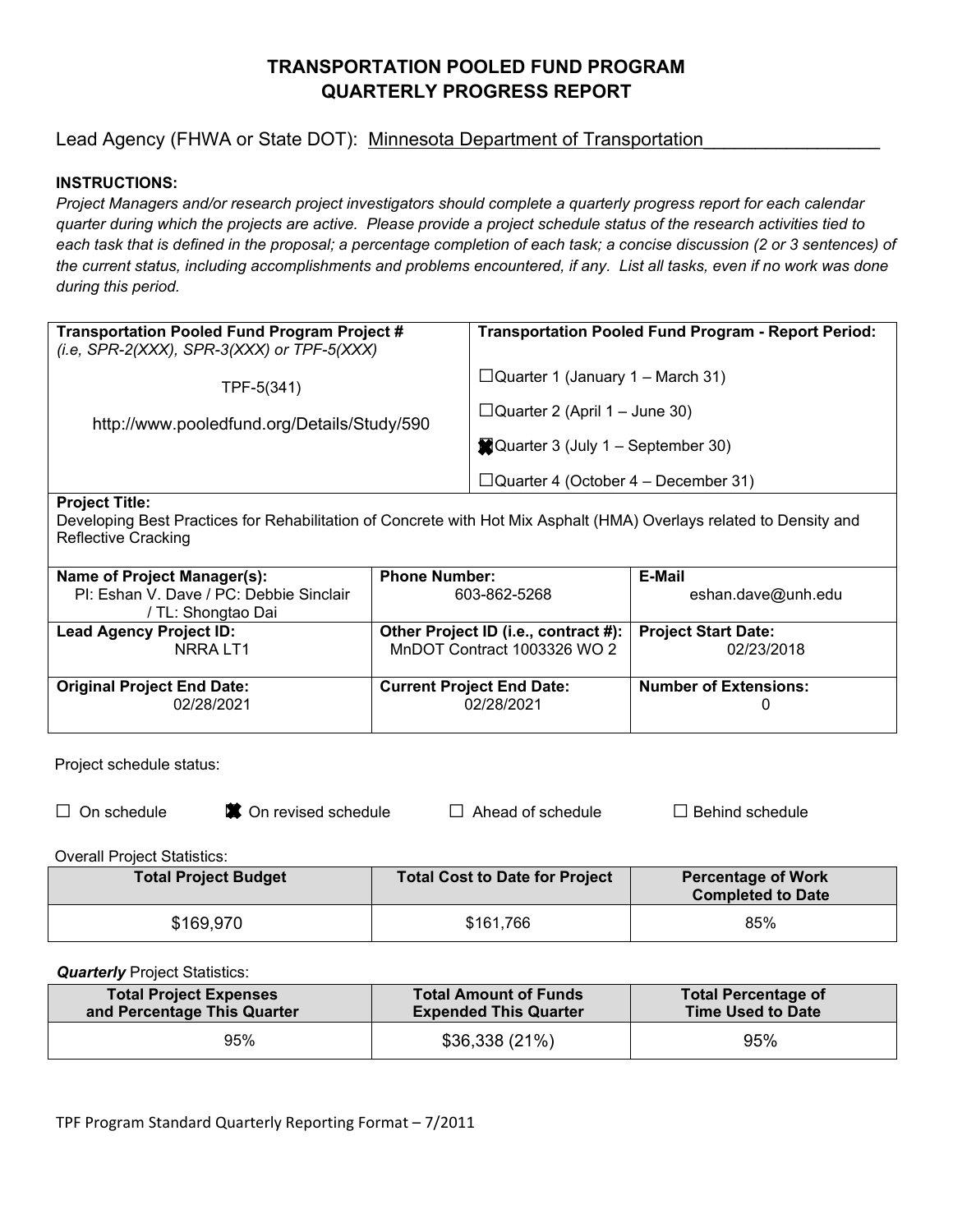#### **Project Description**:

Asphalt overlays are commonly used to rehabilitate deteriorated Portland Cement Concrete (PCC) pavements; however, mechanically or thermally-driven movements at joints and cracks in the underlying pavement usually lead to the development of reflective cracks in the overlay. The formation and propagation of reflection cracking is controlled by the mechanical properties of the asphalt and the condition of the overlaid pavement. The current state of practice for asphalt overlay design is policy oriented and is lacking an engineered design approach. There is need for establishing state of practice in design of overlays as well as for assessment of PCC pavement condition and recommending improvements to existing pavement prior to overlay construction. The objective of the proposed study is to develop a simple decision tree based tool for selecting suitable asphalt mixtures and overlay designs to prolong overlay lives by lowering reflective cracking and improving in-situ density. This research will leverage the current National Road Research Alliance (NRRA) effort of constructing, instrumenting, and monitoring twelve MnROAD test sections, laboratory performance tests on asphalt mixtures from the test sections, and past field performance data. The proposed tool will incorporate field performance data, performance modelling, and life cycle cost analysis to develop best practices for rehabilitation of PCC with asphalt overlays.

Maintenance and rehabilitation of existing roadways uses a significant portion of available transportation funding. It is imperative for agencies to use the most effective tools and approaches to provide the required level of service and long term performance within the available resources. This research will provide specific guidance on the best materials and techniques to use in the rehabilitation of concrete pavements with an asphalt overlay. Recommended guidance from this study will incorporate consideration of constructability (time and effort), performance over time, and life cycle and costbenefit analysis. It is anticipated that implementation of the tools and materials recommended from the results of this study will translate to savings in construction costs and time, improved serviceability of the roadways for users, and reduced life cycle costs.

**Progress this Quarter (includes meetings, work plan status, contract status, significant progress, etc.):** General: Katie Haslett presented as part of the 3-minute student thesis competition at AAPT's Annual Meeting on September 15<sup>th</sup>, 2020. Research related to the reflective cracking modeling effort undertaken as part of this study was presented along with parametric analysis of fracture properties results. UNH researchers received updated field performance data including: distress surveys, IRI data from Pathrunner van and LISA, DPS and FWD data. Specific progress for the various study tasks are provided below.

**Task 1** Literature Review: This task is complete. Deliverable was approved by project TL on September 25<sup>th</sup>, 2018.

**Task 2** Gathering Past Performance Data and Laboratory Testing: This task is complete. Deliverable was approved by project TL on August 7<sup>th</sup>, 2019.

**Task 3** Mechanistic Analysis of HMA Overlay: This task is complete. Deliverable was approved by project TL on March 23rd 2020.

**Task 4** A large portion of this quarter was dedicated to completing Task-4. The task deliverable was initially submitted on April 28<sup>th</sup>, 2020 for feedback from the TAP. The deliverable was then revised and re-submitted on May 27<sup>th</sup>, 2020 and approved on June 10<sup>th</sup>, 2020.

**Task 5** Developing Life and Performance Curves and Analysis of the Performance Monitoring: During this quarter, substantial effort was made to complete the Task-5 deliverable for submission to TAP members. Researchers continued to perform parametric evaluation of material properties on select MnROAD test sections as well as develop new finite element models of overlays sections with temperature loading from instrumented thermocouples. Different load transfer efficiencies and slab stabilization scenarios were also simulated in select finite element models. Lastly, with the procurement of additional field performance data from MnDOT, researchers revised and updates previous work related to DPS, IRI, distress maps, and field performance indices. Task draft deliverable was submitted to TAP on 10/2/2020.

**Task 6** Establish State of the Practice for PCC Condition: No progress to report.

TPF Program Standard Quarterly Reporting Format – 7/2011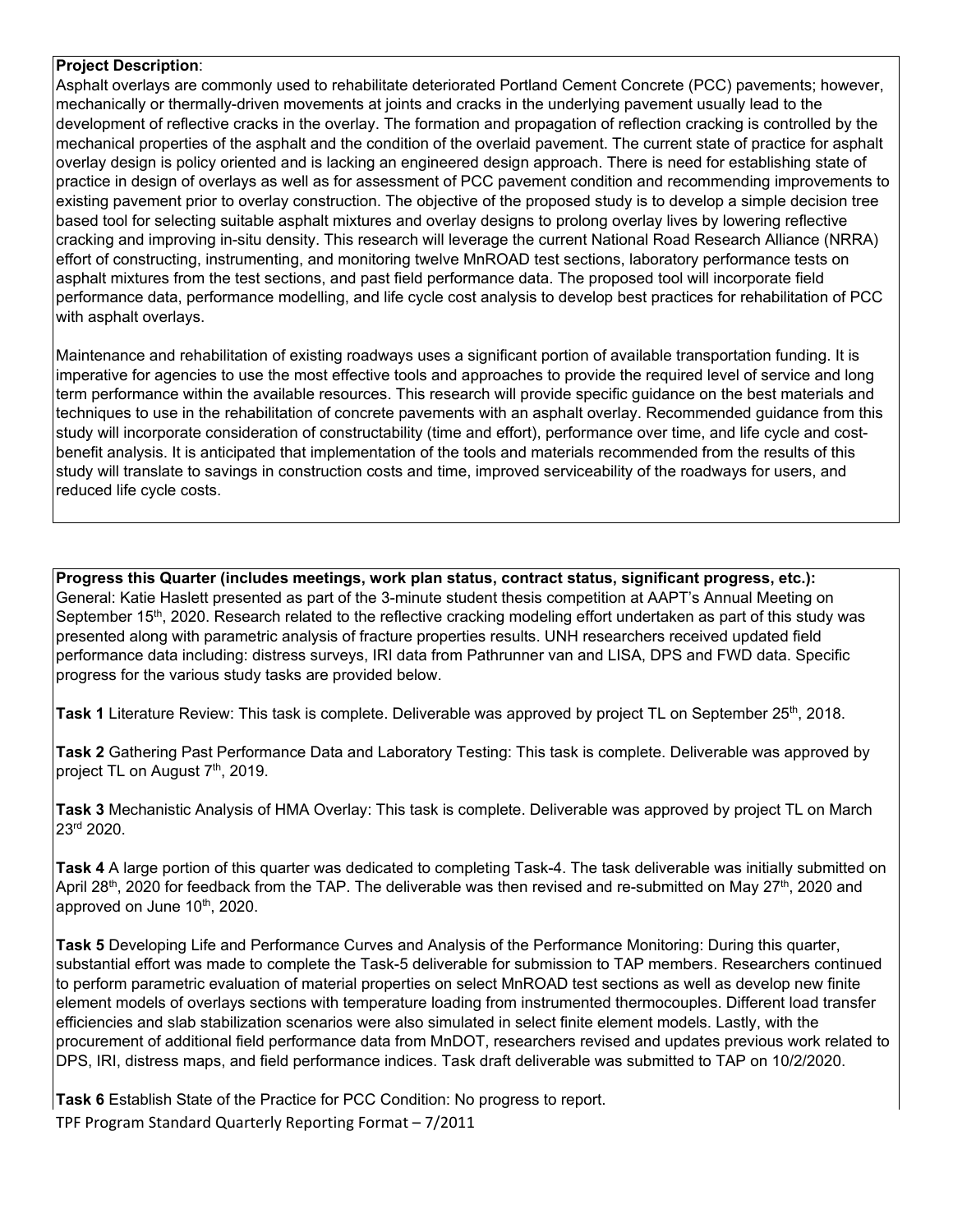**Task 7** Establishment of State of Practice for HMA Mixtures and Their Effects on Reflective Cracking: Researchers have begun to collect life cycle cost analysis inputs in preparation for the development of the decision tree tool.

#### **Anticipated work next quarter**:

Key activities that will be undertaken in the upcoming quarter are the following:

It is anticipated that during the upcoming quarter, researchers will make significant progress on the Task-6 deliverable focused on establishing the state of practice for PCC condition. Additionally, researchers plan to have a working framework for the decision tree tool to share with the TAP.

Based on the results from finite element analysis, promising overlay designs (materials and thicknesses) will be analyzed using AASHTOWare PavementME software. Results from these simulations will be used in the development of performance curves and subsequently in a life cycle assessment (LCA) and life cycle cost analysis (LCCA) as part of Tasks 6 and 7. It is also anticipated that the majority of the LCCA computations will be performed for 12 MnROAD test sections during this quarter.

## **Significant Results:**

During this past quarter, researchers worked on updating field performance data and corresponding analysis. Researchers also revised Finite element (FE) models simulated using a historical critical thermal loading event, in addition to developing FE models of test sections that were instrumented with thermocouples to simulate the critical low cooling event since the time of construction (Sept 2017 to Jun 2020). Significant results and conclusions pertaining to the Task-5 deliverable are included below. However, more detailed results are included in the Task-5 submission that was provided to project TAP.

•After approximately 35 months in service reflective cracking performance ranked thicker overlay sections (4 inches) including Cell 987 and in-situ density sections (except Cell 991) as the best performers. In general this ranking agrees with simulated model results from PavementME and FE analysis.

•An increase in dielectric constant was observed among all test sections and there does not appear to be any concern of over densification of the in-situ density test sections (Cells 988-991). It was observed that the rate of densification increased sharply after approximately 3 million vehicle passes in both the diving and passing lanes as mixtures.

•Long term IRI performance shows comparable ranking of serviceability performance from both IRI collection measurement systems (PathRunner Van and LISA). However, ranking of test section performance based on serviceability (IRI) compared to the reported amount of reflective cracking differs. Percent discrepancy was used to further investigate the difference in ranking of test sections. The highest percent discrepancy in the driving lane was observed between PathRunner IRI, ∆ IRI and %RC. Meanwhile ∆ IRI and %RC produced the highest percent discrepancy in the passing lane.

•Refinement of FE models simulating a historical critical thermal loading event was undertaken in addition to developing models using temperature data acquired from instrumented thermocouples in select field test sections. Due to the relatively quick cooling rate of the simulated thermal event, all models reported fully formed macro cracks along the entire overlay thickness (100% damage ratio). This is not entirely surprisingly as field distress surveys from the corresponding winter period (2018) reported a sharp increase in reflective cracking amounts across all test sections. Furthermore, the AvgRC performance index was generally the highest between distress surveys that overlap with this specific thermal loading event (AvgRC from April 2019 survey date).

•There did not appear to be any significant correlation among lab performance test indices and observed field reflective cracking performance. Only parameter that combines both fracture energy and overlay thickness (fracture resistance of overlay) showed strong correlation to reflective cracking performance, indicating need for both material performance property and overlay structure in an overlay performance index. In general, there is fair agreement between

TPF Program Standard Quarterly Reporting Format – 7/2011